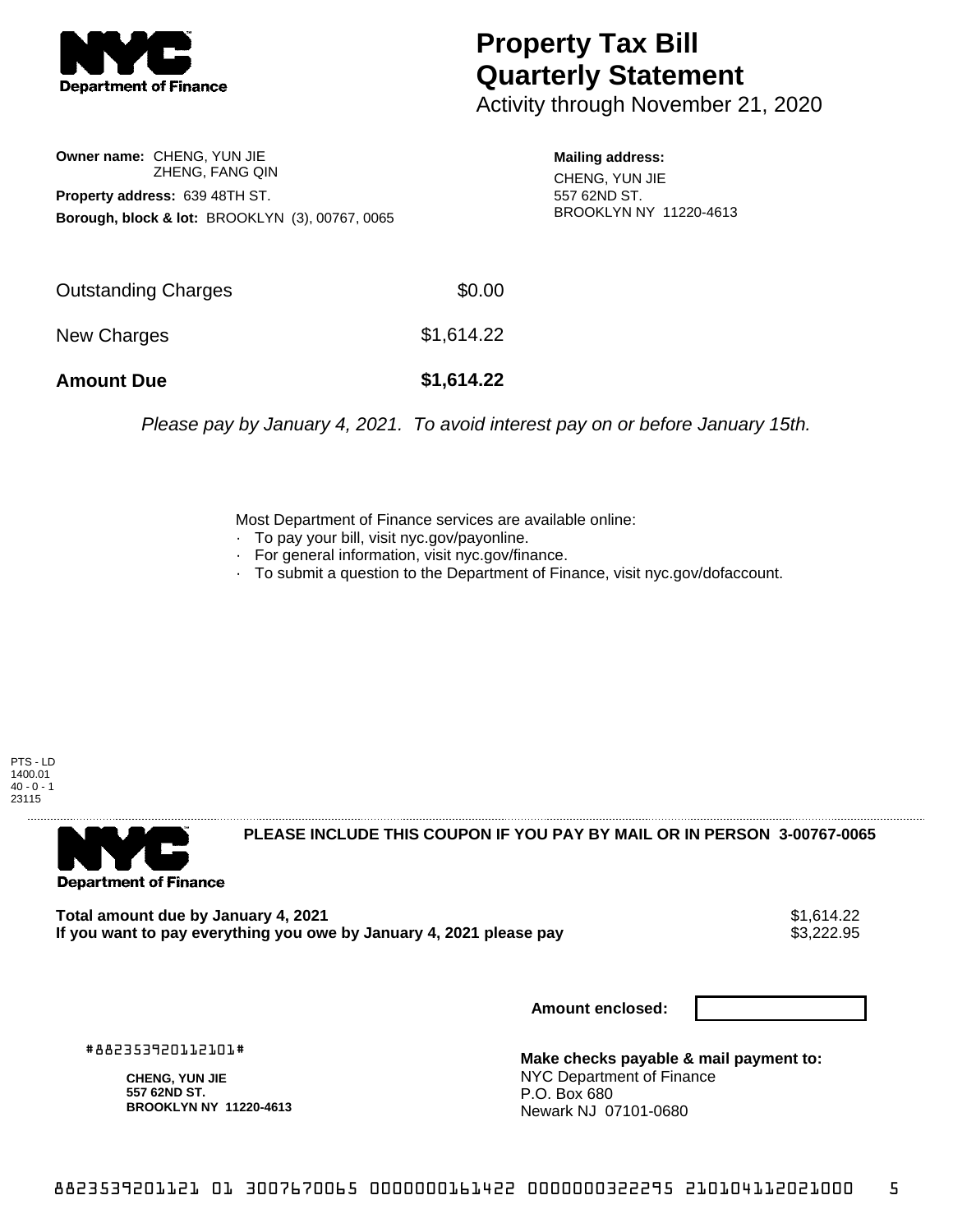

| <b>Billing Summary</b>                                                     | <b>Activity Date Due Date</b> | Amount       |
|----------------------------------------------------------------------------|-------------------------------|--------------|
| Outstanding charges including interest and payments                        |                               | \$0.00       |
| Finance-Property Tax                                                       | 01/01/2021                    | \$1,633.92   |
| <b>Adopted Tax Rate</b>                                                    |                               | $$-19.70$    |
| <b>Total amount due</b>                                                    |                               | \$1,614.22   |
| <b>Tax Year Charges Remaining</b>                                          | <b>Activity Date Due Date</b> | Amount       |
| Finance-Property Tax                                                       | 04/01/2021                    | \$1,633.92   |
| <b>Adopted Tax Rate</b>                                                    |                               | $$-19.70$    |
| Total tax year charges remaining                                           |                               | \$1,614.22   |
| If you want to pay everything you owe by January 4, 2021 please pay        |                               | \$3,222.95   |
| If you pay everything you owe by January 4, 2021, you would save:          |                               | \$5.49       |
| How We Calculated Your Property Tax For July 1, 2020 Through June 30, 2021 |                               |              |
|                                                                            | <b>Overall</b>                |              |
| Tax class 1 - Small Home, Less Than 4 Families                             | <b>Tax Rate</b>               |              |
| Original tax rate billed                                                   | 21.1670%                      |              |
| New Tax rate                                                               | 21.0450%                      |              |
| <b>Estimated Market Value \$1,352,000</b>                                  |                               |              |
|                                                                            |                               | <b>Taxes</b> |
| <b>Billable Assessed Value</b>                                             | \$32,275                      |              |
| <b>Taxable Value</b>                                                       | \$32,275 x 21.0450%           |              |
| <b>Tax Before Abatements and STAR</b>                                      | \$6,792.28                    | \$6,792.28   |
| Basic Star - School Tax Relief                                             | $$-1,410.00$                  | $$-296.00**$ |
| Annual property tax                                                        |                               | \$6,496.28   |
| Original property tax billed in June 2020                                  |                               | \$6,535.68   |
| <b>Change In Property Tax Bill Based On New Tax Rate</b>                   |                               | $$ -39.40$   |

Please call 311 to speak to a representative to make a property tax payment by telephone.

## **Home banking payment instructions:**

- 1. **Log** into your bank or online bill pay website.
- 2. **Add** the new payee: NYC DOF Property Tax. Enter your account number, which is your boro, block and lot, as it appears here: 3-00767-0065 . You may also need to enter the address for the Department of Finance. The address is P.O. Box 680, Newark NJ 07101-0680.
- 3. **Schedule** your online payment using your checking or savings account.

## **Did Your Mailing Address Change?**

If so, please visit us at **nyc.gov/changemailingaddress** or call **311.**

When you provide a check as payment, you authorize us either to use information from your check to make a one-time electronic fund transfer from your account or to process the payment as a check transaction.